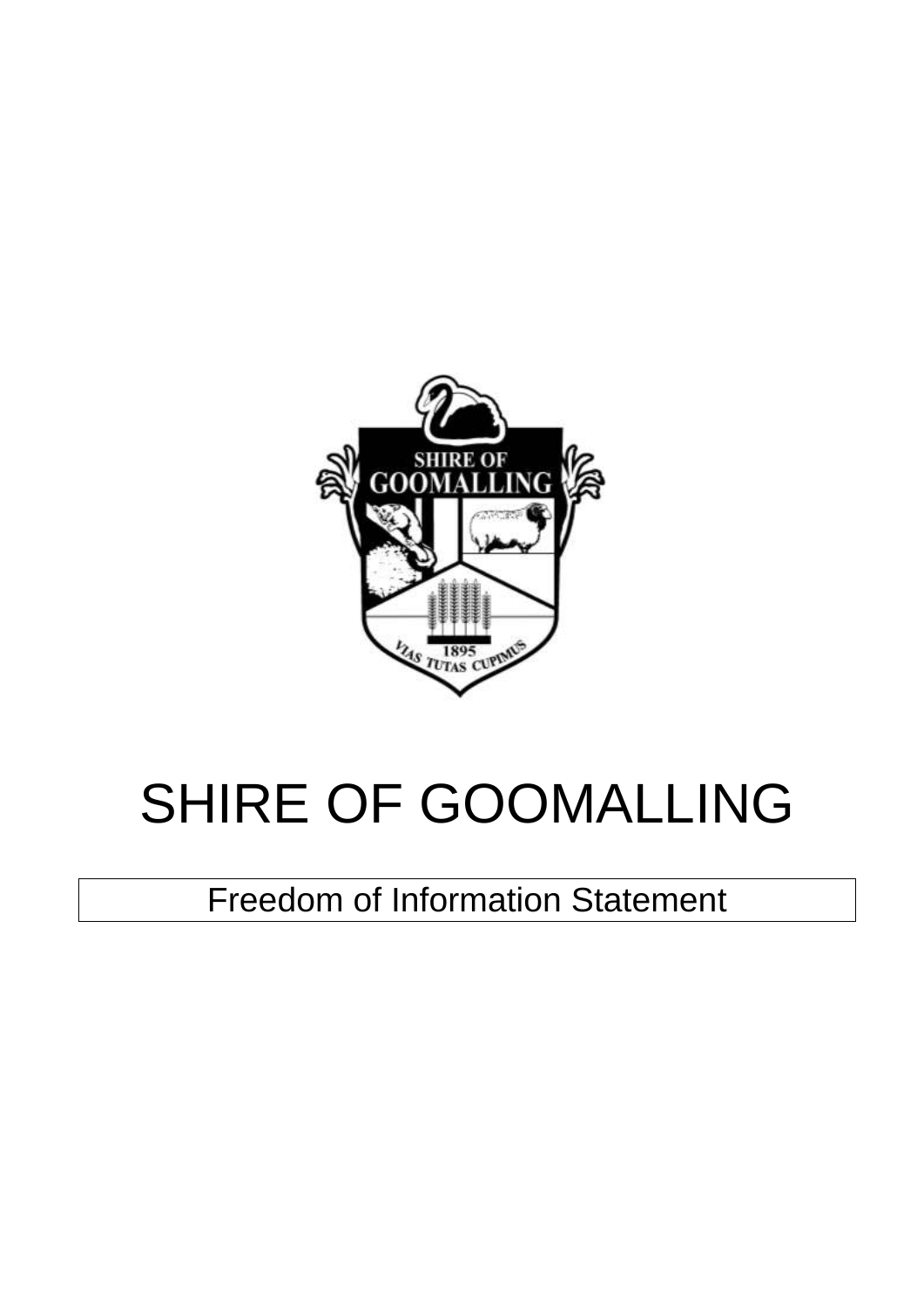1.0 INDEX

| <b>ITEM NUMBER</b> |                                                                                                                                                                                                                                                                                               | <b>PAGE NO</b>                                          |
|--------------------|-----------------------------------------------------------------------------------------------------------------------------------------------------------------------------------------------------------------------------------------------------------------------------------------------|---------------------------------------------------------|
| 2.0                | <b>MISSION STATEMENT</b>                                                                                                                                                                                                                                                                      | 2                                                       |
| 3.0                | DETAILS OF LEGISLATION ADMINISTERED                                                                                                                                                                                                                                                           | $\overline{2}$                                          |
| 4.0                | <b>COUNCIL STRUCTURE</b><br>4.1 Council Structure<br>4.2 Wards<br>4.3 Committees                                                                                                                                                                                                              | $\overline{2}$<br>$\overline{2}$<br>$\overline{2}$<br>3 |
| 5.0                | <b>DECISION MAKING FUNCTIONS</b><br>5.1 Procedure for Making Local Laws                                                                                                                                                                                                                       | 3<br>3                                                  |
| 6.0                | PUBLIC PARTICIPATION IN THE FORMULATION OF POLICY<br>AND PERFORMANCE OF COUNCIL FUNCTIONS<br>6.1 Committees or bodies which involve public representation<br>6.2 Committees that don't involve direct public representation but may<br>open to the public<br>6.3 Participation in committees  | 4<br>4<br>4<br>5                                        |
| 7.0                | <b>DOCUMENTS HELD</b><br>7.1 Available for inspection<br>7.2 Available - for which fee may be charged<br>7.3 Available under Freedom of Information Act<br>7.4 Limits on right to inspect<br>7.5 Format in which information is held                                                          | 5<br>5<br>6<br>6<br>6<br>7                              |
| 8.0                | OPERATION OF FREEDOM ON INFORMATION IN THE SHIRE<br><b>GOOMALLING</b><br>8.1 How and to whom initial enquiries should be made<br>8.2 Freedom on Information charges<br>8.3 Notice of decision<br>8.4 Person responsible for decision regarding access of amendment<br>of personal information | 7<br>7<br>8<br>9<br>9                                   |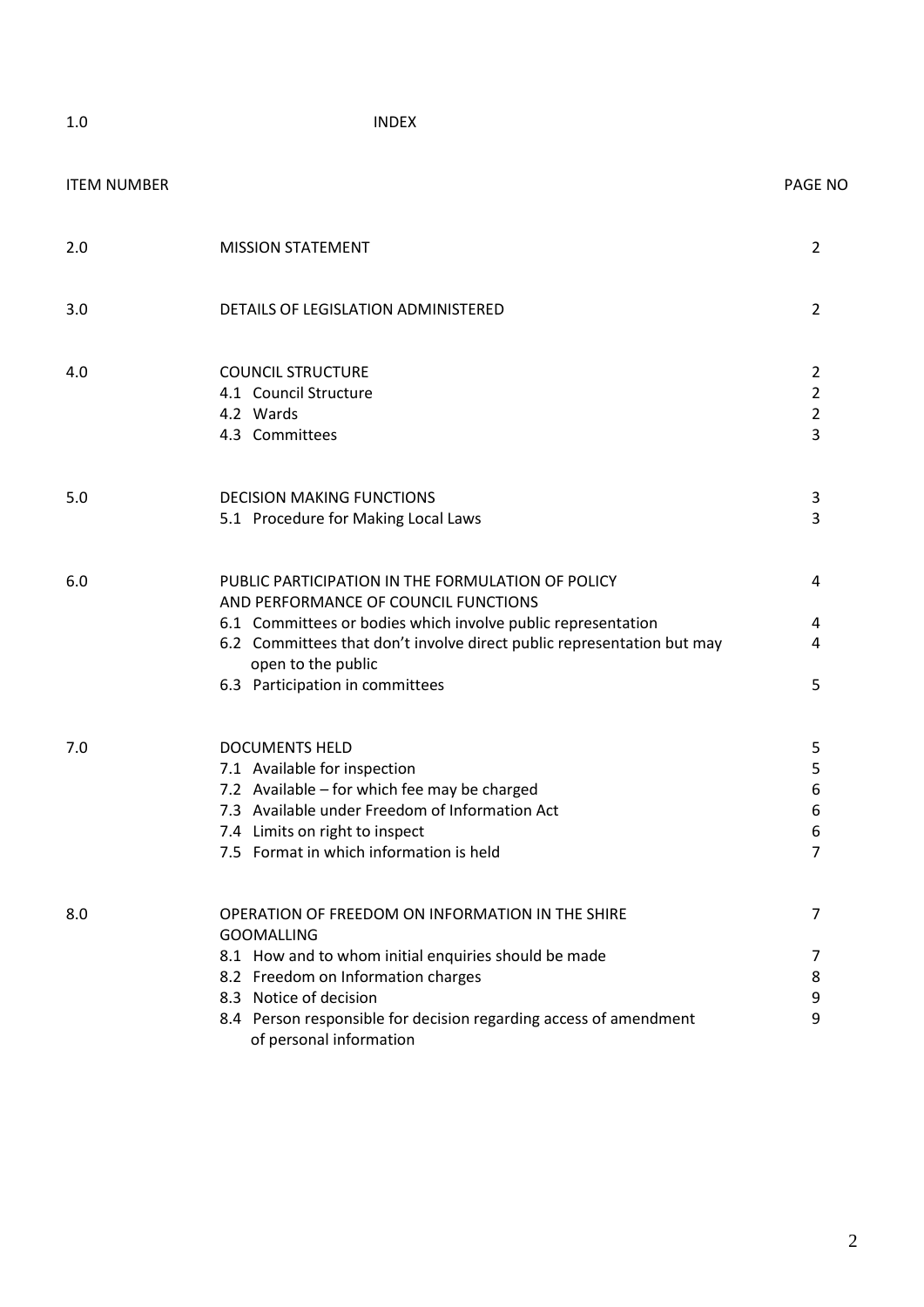#### 2.0 MISSION STATEMENT

*Provide best possible service at the lowest cost for the betterment and benefit of all residents of the district.* 

3.0 DETAILS OF LEGISLATION ADMINISTERED

Local Government Act 1995 Bushfires Board Dog Act Town Planning Development Act Health Act Dividing Fences Act Cemeteries Act Litter Act Land Act Limitation Act Noise Abatement Act Parks & Reserves Act Pensioners Act (Rates, Rebate & Refer)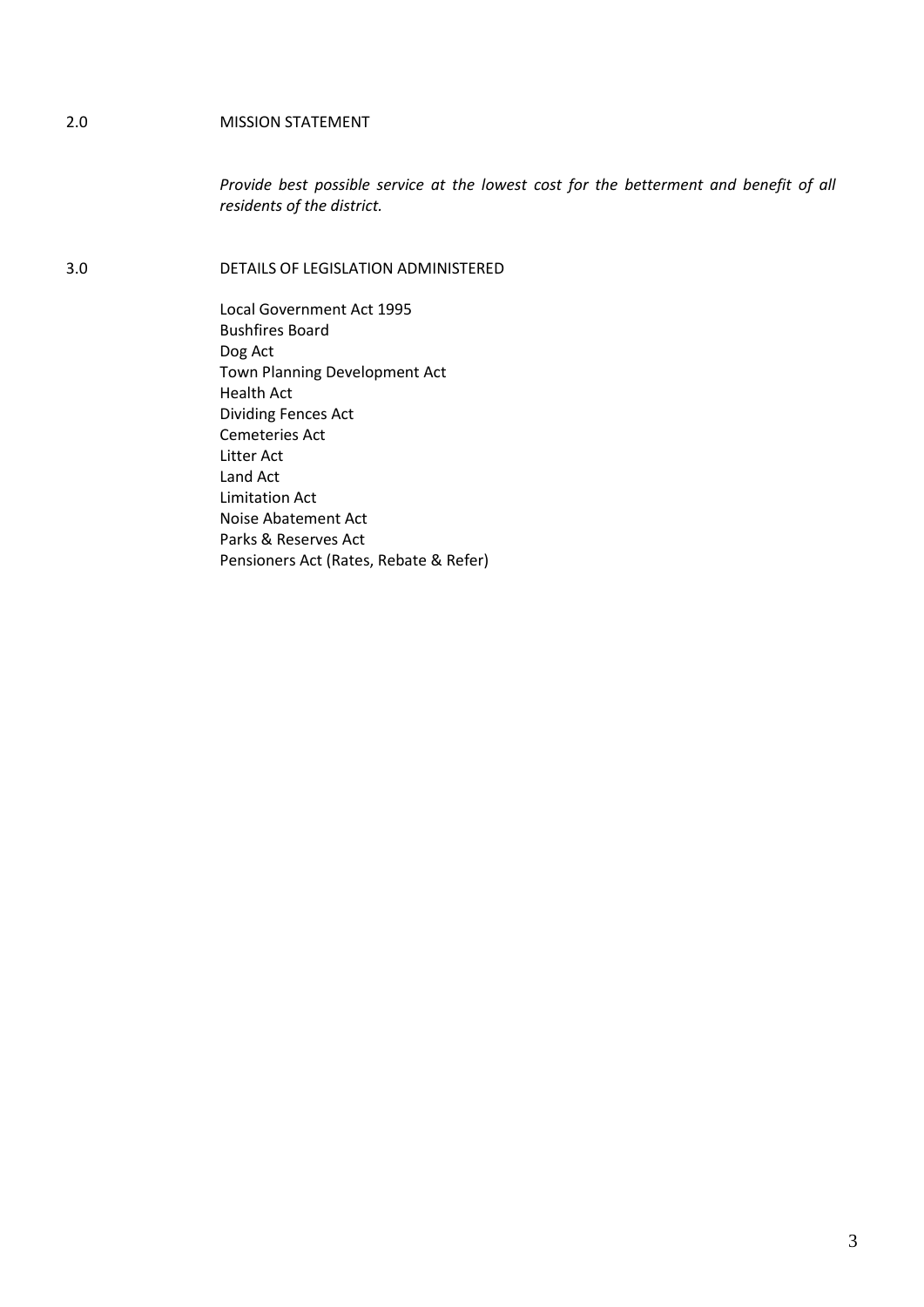# **ORGANISATIONAL STRUCTURE**

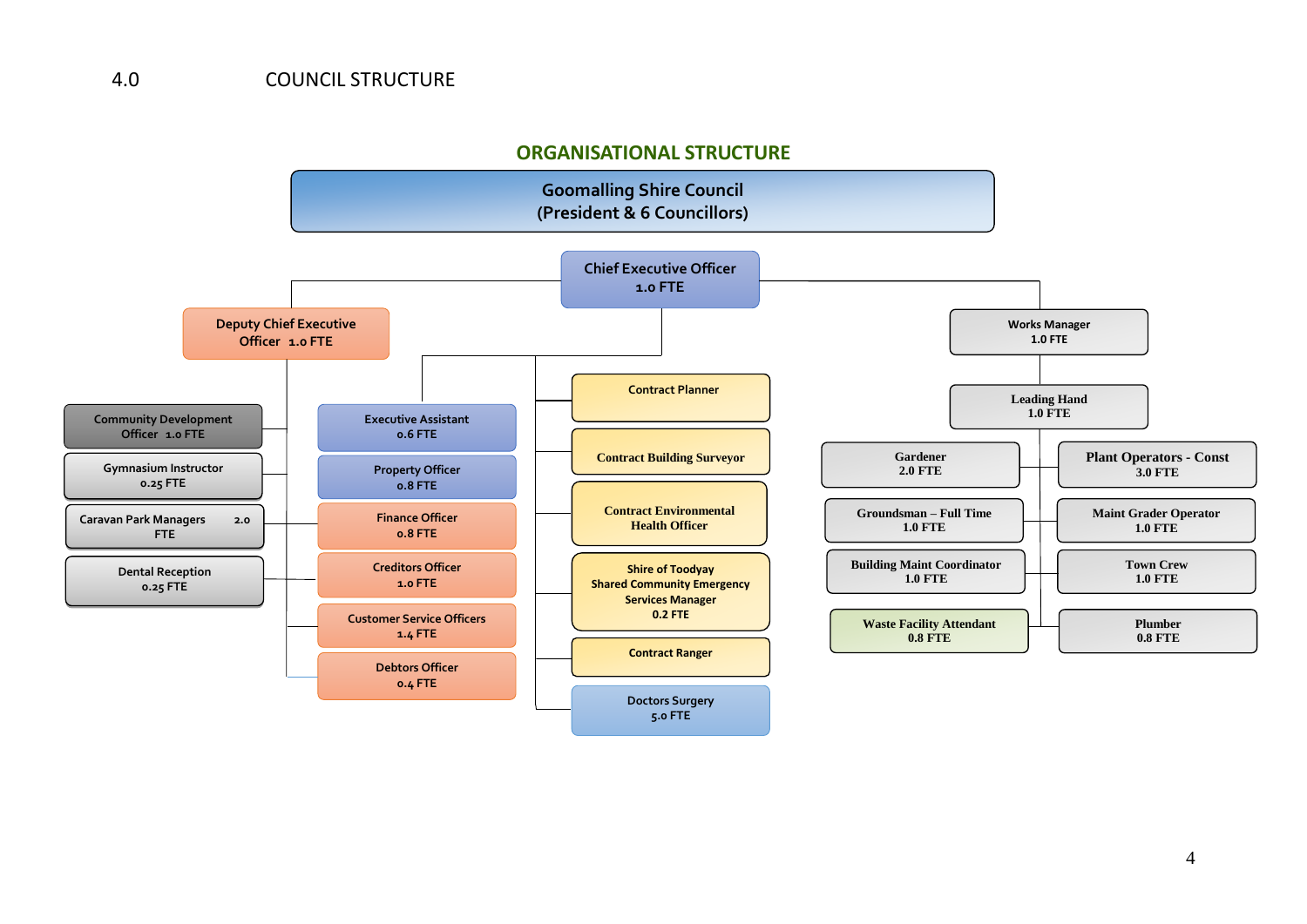#### 4.1 Council Structure

The Council comprises the Shire President and six (6) Councillors. The President and Councillors are representative for the one (1) District in the Shire.

4.2 Wards

One District 7 Councillors

# 4.3 Committees

To enable Council to efficiently administer its business, committees are appointed to oversee various aspects of its operations.

Decisions made by these committees are brought back to full Council for consideration and approval before being acted upon.

Delegates are appointed to the following organisations:

# **Committees of Council:**

| <b>Finance &amp; Audit Committee</b> | <b>Works &amp; Cemetery Committee</b> | <b>Reserves Advisory Committee</b> |
|--------------------------------------|---------------------------------------|------------------------------------|
| Cr Barry Haywood                     | Cr Barry Haywood                      | Cr Barry Haywood                   |
| Cr Roly Van Gelderen                 | Cr Roly Van Gelderen                  | Cr Roly Van Gelderen               |
| Cr Julie Chester                     | Cr Julie Chester                      | Cr Julie Chester                   |
| <b>Cr Chrissie Barratt</b>           | <b>Cr Chrissie Barratt</b>            | <b>Cr Chrissie Barratt</b>         |
| <b>Cr Casey Butt</b>                 | <b>Cr Casey Butt</b>                  | <b>Cr Casey Butt</b>               |
| <b>Cr Rod Sheen</b>                  | <b>Cr Rod Sheen</b>                   | <b>Cr Rod Sheen</b>                |
| <b>Cr Brendon Wilkes</b>             | <b>Cr Brendon Wilkes</b>              | <b>Cr Brendon Wilkes</b>           |

| <b>DrumMuster Committee</b> | Jennacubbine Hall & Recreation<br><b>Ground Committee</b> | <b>Konnongorring Hall &amp;</b><br><b>Recreation Ground Committee</b> |
|-----------------------------|-----------------------------------------------------------|-----------------------------------------------------------------------|
| <b>Cr Chrissie Barratt</b>  | <b>Cr Rod Sheen</b>                                       | Cr Barry Haywood                                                      |
| <b>Cr Julie Chester</b>     | <b>Cr Julie Chester</b>                                   | Cr Roly Van Gelderen                                                  |
|                             |                                                           | <b>Cr Brendon Wilkes</b>                                              |

| <b>WA Local Government</b><br><b>Association Zone</b><br><b>Representatives</b> | <b>Municipal Museum Committee</b> | <b>Rural Water Council</b>       |
|---------------------------------------------------------------------------------|-----------------------------------|----------------------------------|
| Cr Barry Haywood - Member                                                       | <b>Cr Brendon Wilkes</b>          | <b>Cr Rod Sheen</b>              |
| Cr Roly Van Gelderen - Member                                                   | <b>Cr Julie Chester</b>           | Mr PA Clark                      |
| Cr Julie Chester - Proxy                                                        | Cr Chrissie Barratt - Proxy       | Cr Julie Chester - Deputy Member |
| Cr Rod Sheen - Proxy                                                            |                                   |                                  |

| <b>School Bus Committee</b> | <b>Foundation</b>        | Avon Community Development  Community Opshop Committee |
|-----------------------------|--------------------------|--------------------------------------------------------|
| Cr Barry Haywood - Member   | <b>Cr Rod Sheen</b>      | <b>Cr Julie Chester</b>                                |
| Cr Brendon Wilkes           | Cr Julie Chester - Proxy |                                                        |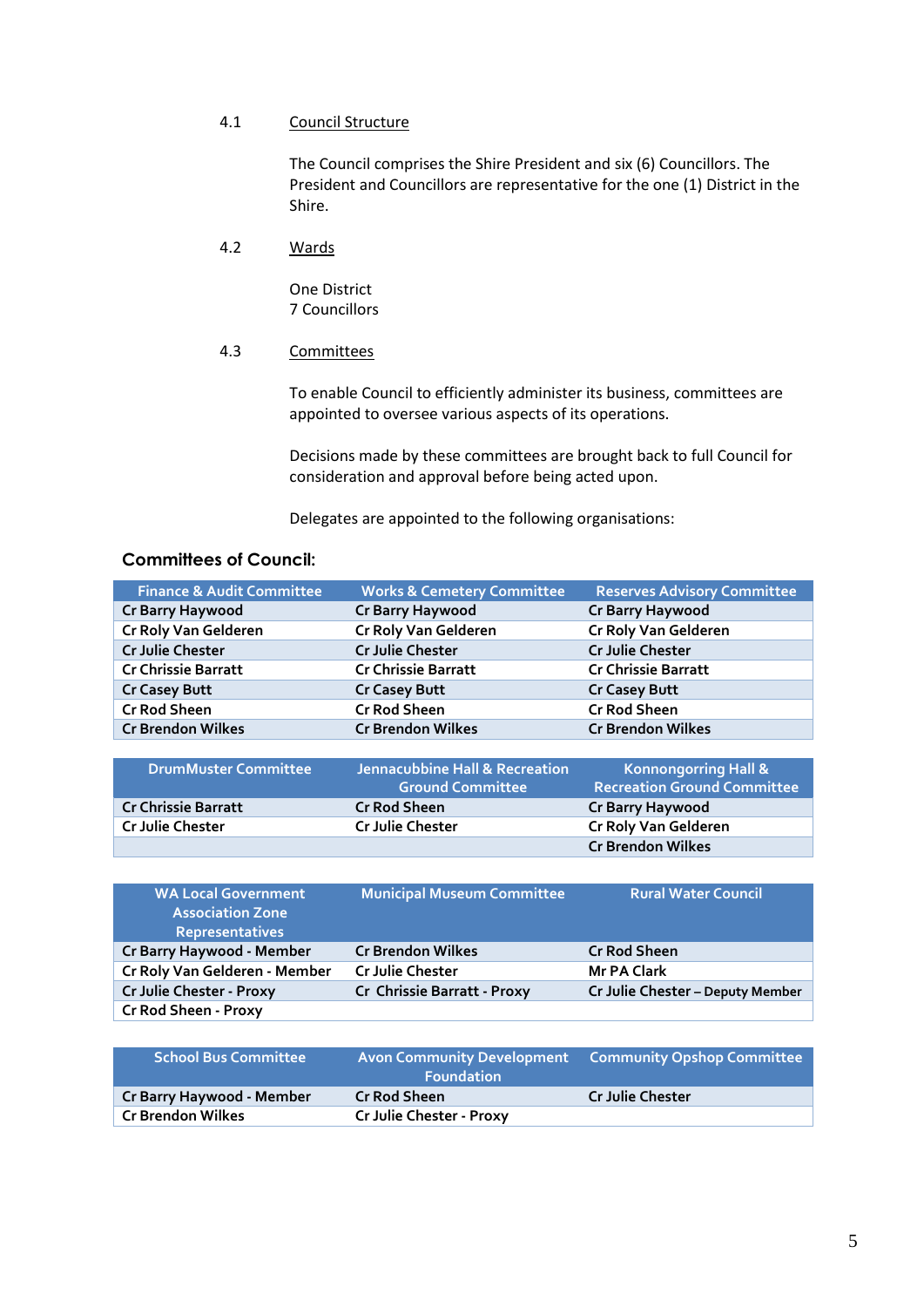| Health, Sewerage & Swimming<br><b>Pool Committee</b> | <b>Buildings, Building Control &amp;</b><br><b>Planning Committee</b> | <b>Friends of the Cemetery</b><br><b>Committee</b> |
|------------------------------------------------------|-----------------------------------------------------------------------|----------------------------------------------------|
| Cr Barry Haywood                                     | Cr Barry Haywood                                                      | <b>Cr Barry Haywood</b>                            |
| Cr Roly Van Gelderen                                 | Cr Roly Van Gelderen                                                  | Cr Roly Van Gelderen                               |
| <b>Cr Julie Chester</b>                              | <b>Cr Julie Chester</b>                                               | <b>Cr Julie Chester</b>                            |
| <b>Cr Chrissie Barratt</b>                           | <b>Cr Chrissie Barratt</b>                                            | <b>Cr Chrissie Barratt</b>                         |
| <b>Cr Casey Butt</b>                                 | <b>Cr Casey Butt</b>                                                  | <b>Cr Casey Butt</b>                               |
| <b>Cr Rod Sheen</b>                                  | <b>Cr Rod Sheen</b>                                                   | <b>Cr Rod Sheen</b>                                |
| <b>Cr Brendon Wilkes</b>                             | <b>Cr Brendon Wilkes</b>                                              | <b>Cr Brendon Wilkes</b>                           |

| <b>Avon Regional Organisation of</b><br><b>Councils</b> | <b>Regional Road Group (Avon Sub</b><br>Group)     | <b>Development Assessment Panel</b><br><b>Members</b> |
|---------------------------------------------------------|----------------------------------------------------|-------------------------------------------------------|
| <b>Cr Barry Haywood</b>                                 | <b>Cr Barry Haywood</b>                            | Cr Barry Haywood - Member                             |
| Mr Peter Bentley - CEO                                  | Cr Roly Van Gelderen                               | Cr Julie Chester - Member                             |
| Cr Roly Van Gelderen - Deputy<br><b>Member</b>          | Mr Peter Bentley<br>(Advisory)                     | - CEO Cr Roly Van Gelderen - Proxy                    |
|                                                         | Mr David Long - Works<br><b>Manager (Advisory)</b> | Cr Chrissie Barratt - Proxy                           |
|                                                         | Cr Chrissie Barratt (Proxy)                        |                                                       |
|                                                         | Cr Julie Chester (Proxy)                           |                                                       |

| <b>Medical Surgery Advisory</b><br><b>Committee</b>        | <b>Tidy Towns Committee</b> | <b>Youth Group Advisory</b><br>Committee |
|------------------------------------------------------------|-----------------------------|------------------------------------------|
| Cr Barry Haywood                                           | Cr Barry Haywood            | Cr Barry Haywood                         |
| <b>Cr Julie Chester</b>                                    | Cr Roly Van Gelderen        | Cr Roly Van Gelderen                     |
| Cr Roly Van Gelderen - Deputy<br><b>Member</b>             | <b>Cr Julie Chester</b>     | <b>Cr Julie Chester</b>                  |
| Cr Chrissie Barratt - Deputy Cr Chrissie Barratt<br>Member |                             | <b>Cr Chrissie Barratt</b>               |
|                                                            | <b>Cr Brendon Wilkes</b>    | <b>Cr Brendon Wilkes</b>                 |
|                                                            | <b>Cr Rod Sheen</b>         | <b>Cr Rod Sheen</b>                      |
|                                                            | <b>Cr Casey Butt</b>        | <b>Cr Casey Butt</b>                     |

| <b>Mortlock Sports Council</b> | <b>Chief Bushfire Control Officer</b> | <b>Deputy Chief Bushfire Control</b><br>Officer |
|--------------------------------|---------------------------------------|-------------------------------------------------|
| <b>Cr Julie Chester</b>        | Mr Lindsay White                      | Mr Kevin Ryan                                   |
| <b>Cr Casey Butt</b>           |                                       |                                                 |
|                                | <b>Town Brigade Captain</b>           | Jennacubbine Brigade                            |
|                                | <b>Brady Anderson</b>                 | Cr Rod Sheen                                    |
|                                |                                       |                                                 |
|                                | <b>Cunjardine Brigade</b>             |                                                 |
|                                | Kristian Forward                      |                                                 |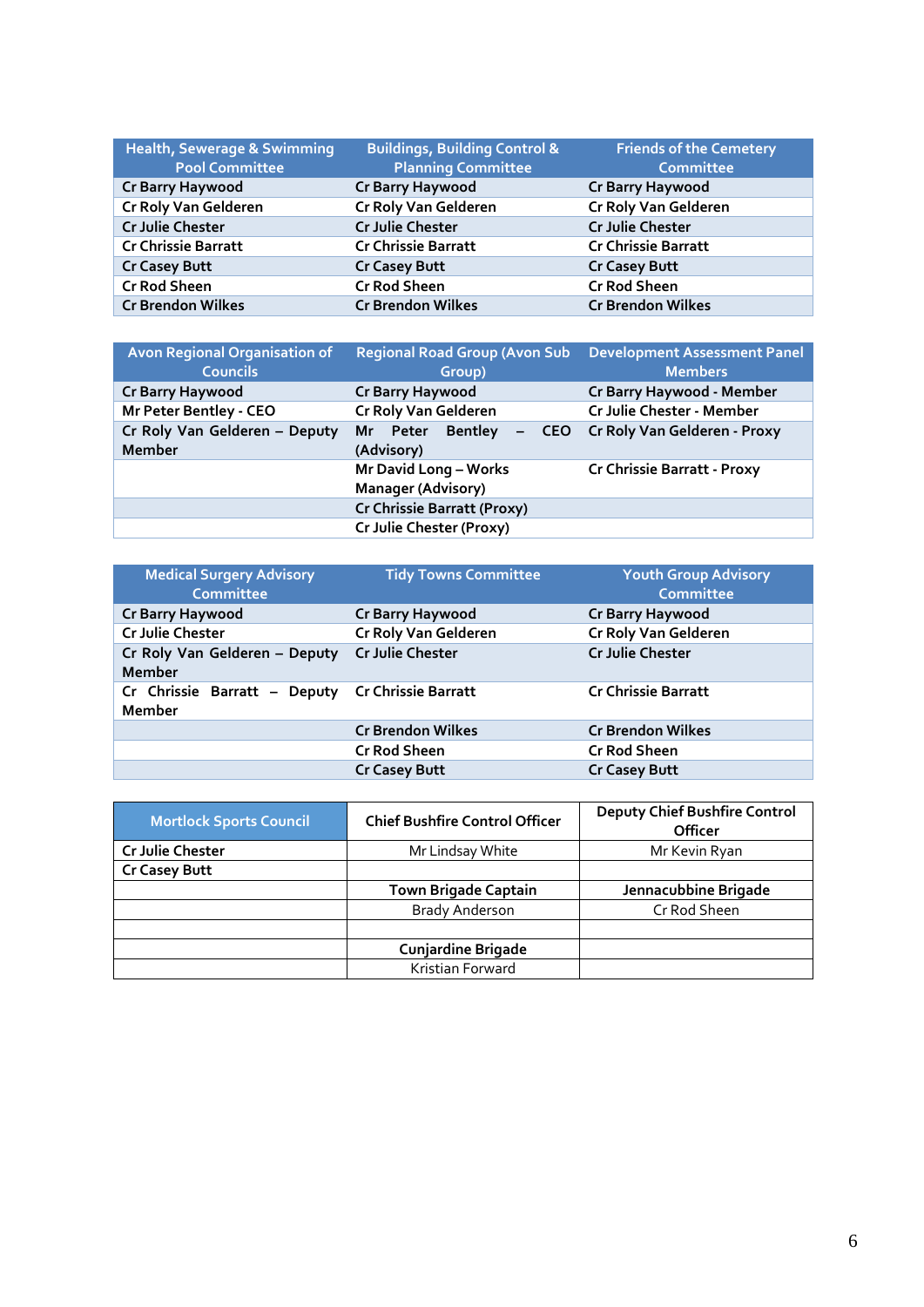#### **5.0 DETAILS OF DECISION MAKING FUNCTIONS**

Local Laws and policies applying to this Council's district only, are made by Council under the Local Government Act 1995 (s3.11 to 3.17).

Council may provide that contravention of a provision of the Local Law is an offence, and may provide for penalties to be imposed (s3.10).

## 5.1 Procedure for making Local Laws

With the exception of the Health Act (State Government Approval required for Local Laws made under the Health Act).

Summary of the purpose and effect of the proposed Local Law is read aloud at the Council Meeting by the President.

Statewide public notice given on at least two days by the placement of advertisements in the *West Australian Newspaper* stating:

\* the intention to make a Local Law, the purpose and effect of which is summarised in the notice;

\* a copy of the proposed Local Law may be inspected or obtained at any place specified in the notice; and

\* submissions about the proposed Local Law may be made to Council by a day specified in the notice, being a day that is not less than 6 weeks after the notice is first given;

As soon as the notice is given, copies of the proposed Local Law and notice are given to the appropriate Ministers; and

A copy of the proposed Local Law is provided to any person requesting it.

After the last day for submissions, Council considers any submissions made and may pass the Local Law by a special majority vote (i.e. if more than 11 members of Council 75% majority or less than 11 members by absolute majority).

After making the Local Law, it is published in the *Gazette* and a copy of it given to the appropriate Ministers.

Statewide public notice is then given:

- \* stating the title of the Local Law;
- \* summarising the purpose and effect;
- \* stating the day it comes into effect;
- \* advising that copies may be inspected or obtained from the Shire Office.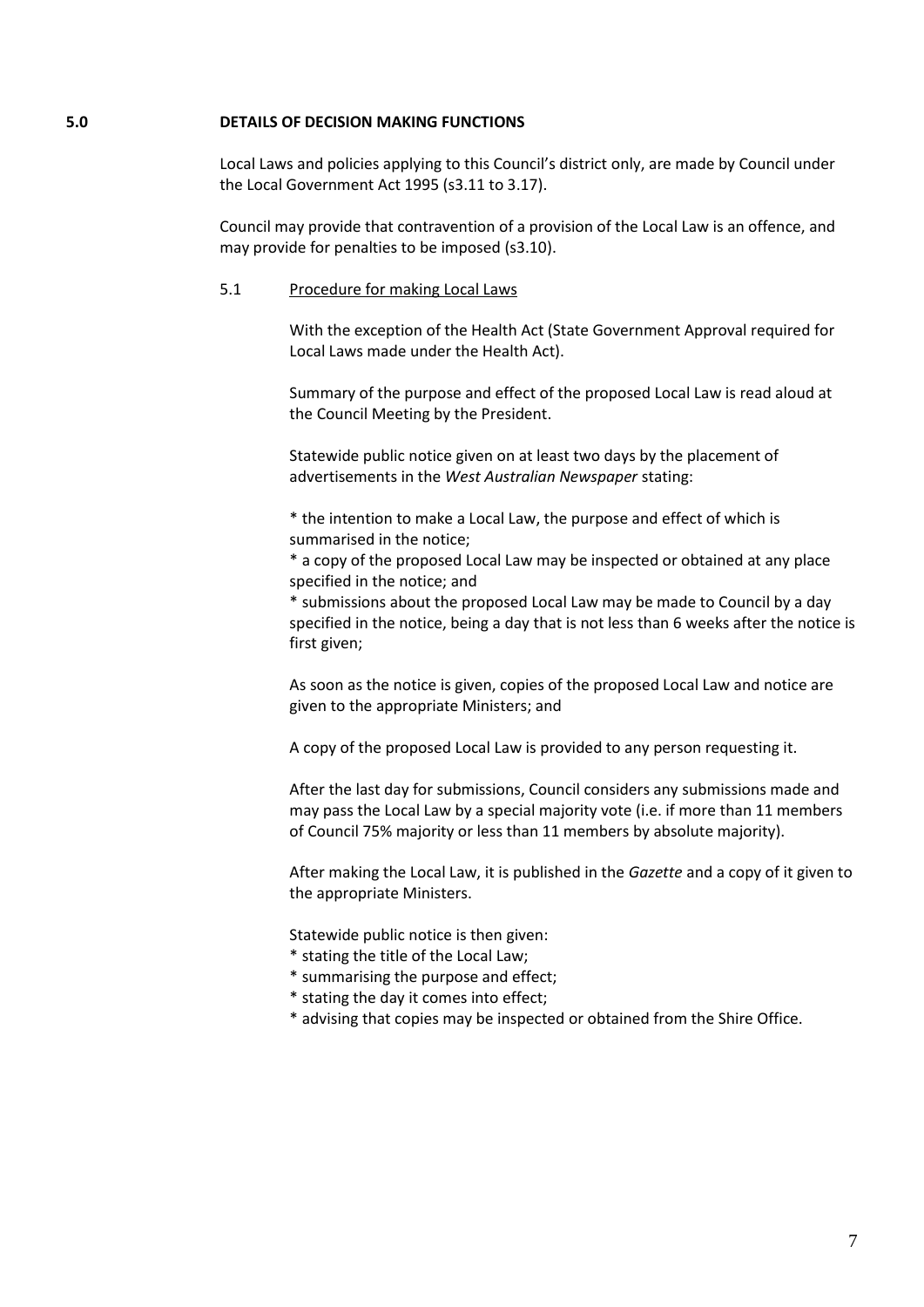## **6.0 PUBLIC PARTICIPATION IN THE FORMULATION OF POLICY AND PERFORMANCE OF COUNCIL FUNCTIONS**

## 6.1 Committees or bodies which involve public representation

No committees or bodies which involve public representation exist within Council at this time. Various Councillors are involved in local committees such as Railway Station Society, Historical Society, Development Group, Environmental Advisory Committee, Tidy Towns Committee and Cemetery Advisory Committee.

6.2 Committees that don't involve direct public representation but may be open to the public

> As of 2<sup>nd</sup> May 1997, committees meeting with delegated authority, i.e. more than half the members of Council on the committee, will have the authority to make decisions at the Committee Meeting, without the need for these decisions to go back to Council for ratification. These Meetings will be open to the public.

Council has no committee in existence at this time holding such delegated authority.

# 6.3 Participation in Committees

Council members are elected to committees by the following process:

- i) members identify which committees they have an interest in sitting on;
- ii) members vote to appoint committee members from the list of members who have indicated their interest in being on a particular committee.

# **7.0 DOCUMENTS HELD**

- 7.1 Any person can attend the office during office hours and inspect free of charge, subject to limitations any of the following in relation to Council, in the form in which it is normally held
	- a) Annual Report to Electors
	- b) Annual Budget
	- c) Annual Financial Report
	- d) Various brochures available at the counter
	- e) Equal Opportunity Policy Statement
	- f) Confirmed Minutes of Council, Committee and Electors Meetings
	- g) Register of Financial Interests
	- h) Schedule of Fees and Charges
	- i) Schedule of loan repayments
	- j) Loans Register
	- k) Proposed Local Law of which Statewide public notice has been given
	- l) Local Laws made by Council
	- m) Any written law that Council has the duty or power to enforce
	- n) Rates Record
	- o) Prepared Business Plan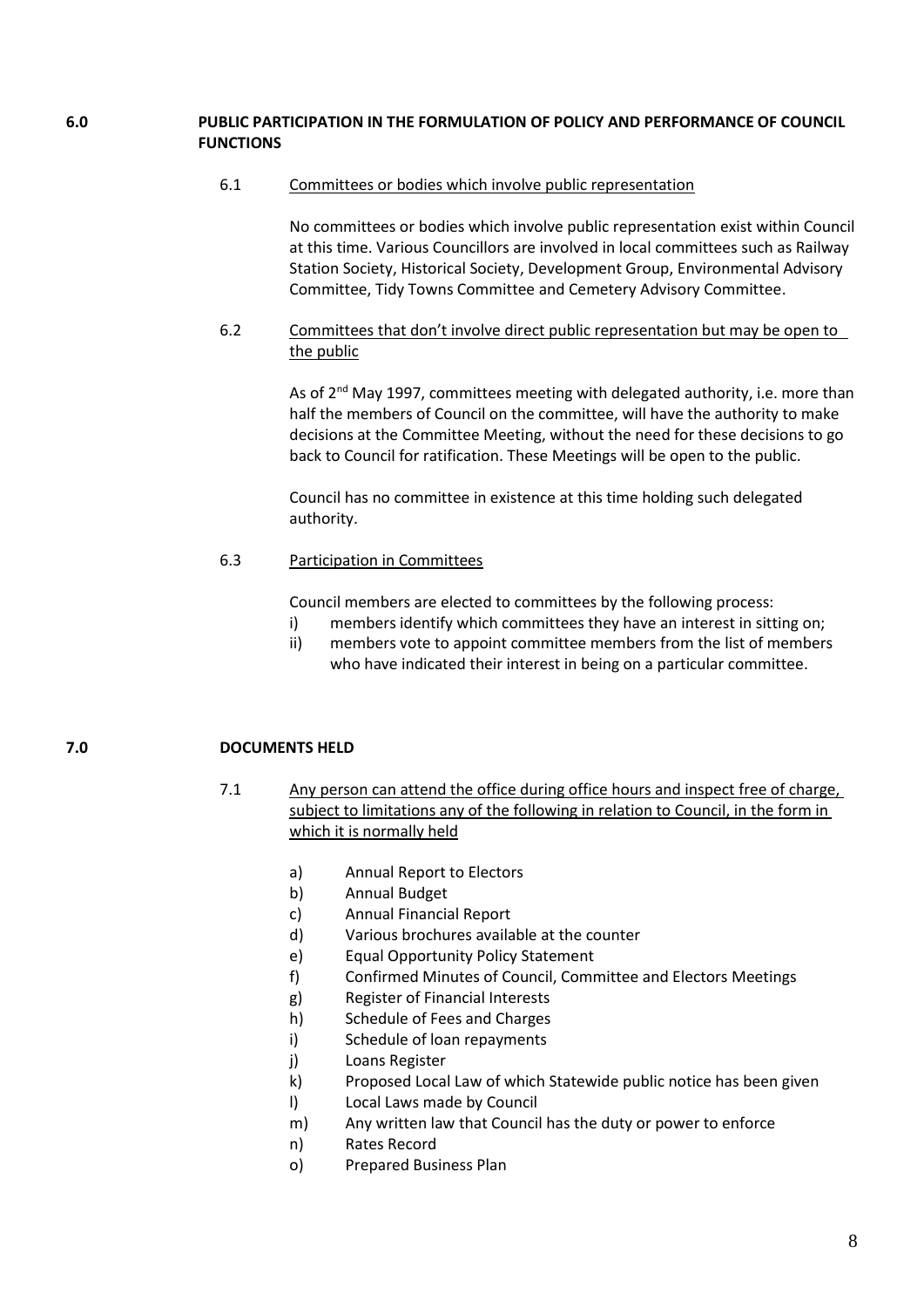- p) Register of owners and occupiers and electoral rolls
- q) Notice papers and agenda relating to any Council or Committee Meeting and reports of other documents that have been:
	- i) tabled at a Council or Committee, or
	- ii) produced by Council or a Committee and presented at a Council or Committee Meeting
- r) Register of Delegations to committees
- s) Long Term Financial Plan
- t) Corporate Business Plan
- u) Work Force Plan
- v) Asset Management Plan
- 7.2 Documents available to the public  $\sim$  for which a fee may be charged
	- a) maps of the Shire of Goomalling
	- b) the Annual Financial Report
	- c) the Annual Budget
	- d) Municipal Inventory
	- e) Town Planning documents
	- f) Freedom of Information Statement
	- g) Council Minutes
- 7.3 Other Documents held which may be available for inspection within the Freedom of Information Act
	- a) Register of delegations to CEO and employees
	- b) Unconfirmed Minutes of Council or Committee Meetings
	- c) Notice papers and agenda relating to Council or Committee Meeting and reports and other documents which:
		- i) are to be tabled at the meeting, or
		- ii) have been produced by the Local Government or a Committee for presentation at the Meeting

and which have been made available to members of Council or the Committee.

- d) The information contained in a Tenders Register
- e) Property ownership enquiries
- 7.4 Limits on right to inspect Local Government Information

A person's right to inspect information does not extend to the inspection of information:

- a) which is not current at the time of inspection; and
- b) which, in the CEO's opinion, would divert a substantial and unreasonable portion of resources away from other functions;
- c) in relation to any debt owed by a person other than the debt of the person making the enquiry;
- d) relating to Minutes of Meetings or notice papers and agenda and supporting reports and documents of a meeting which:
	- i) was closed to the public, or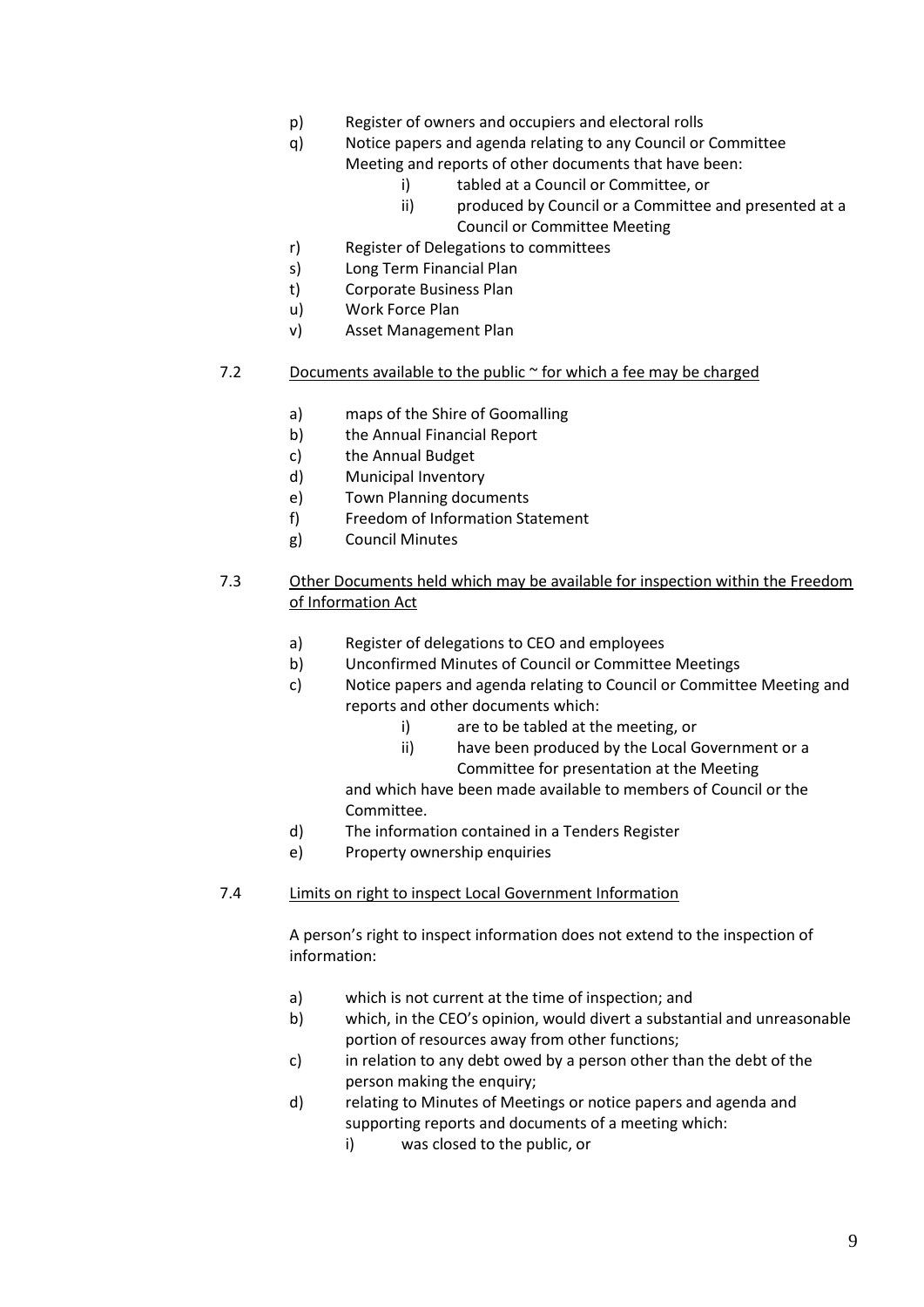- ii) in the CEO's opinion, could have been closed to members of the public, but was not closed.
- e) in relation to contracts for the CEO and senior employees if:
	- i) the information relates to a matter other than the salary or the remuneration or benefits payable under the contract; and
	- ii) in the CEO's opinion, the information should not be available for inspection by members of the public because of the private nature of the information.

## 7.5 Format in which information is held

- a) Library old brochures, videos, cassettes and books, also a microfiche record of books available for borrowing through the library system
- b) Rates records are held on computer hard disk
- c) Minutes of Meetings are held in guard books
- d) Annual Report to electors, financial report and budget are held in booklet form
- e) Register of loans ~ hard copy
- f) Register of tenders  $\sim$  hard copy
- g) Register of delegations to committee  $\sim$  hard copy
- h) Maps ~ hard copy
- i) Principal Activities and Business Plans ~ hard copy
- j) Register of Financial Interests  $\sim$  hard copy
- k) Owners, occupiers and electoral rolls  $\sim$  hard disk
- l) Municipal Inventory ~ book
- m) Correspondence, both incoming and outgoing is in filing cabinets.
- n) Personal information ~ held in filing system and on computer hard disk

## **8.0 THE OPERATION OF FREEDOM OF INFORMATION IN THE SHIRE OF GOOMALLING**

## 8.1 How and to whom initial enquiries should be made?

- i) In accordance with Section 12(i) initial enquiries should be made:
	- a) in writing;
	- b) given enough information so that the documents requested can be identified;
	- c) give an Australian address to which notices can be sent, and
	- d) be lodged at the agency with any application fee payable.

Applications and enquiries should be addressed to the Freedom of Information Co-ordinator:

> Deputy CEO Shire of Goomalling PO Box 118 GOOMALLING WA 6460

*Telephone and Fax Numbers:*  Phone: (08) 9629 1101 Fax: (08) 9629 1017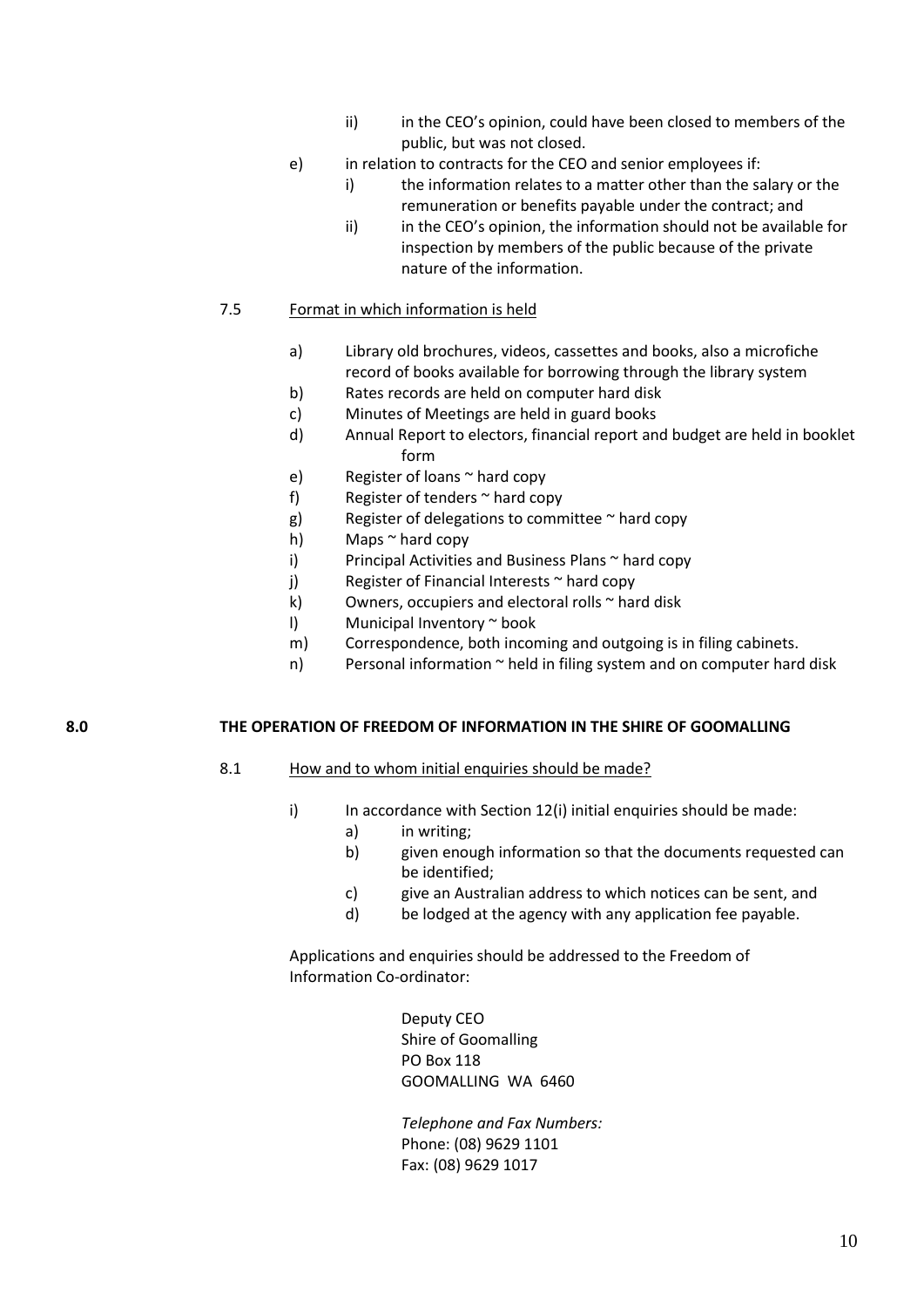- ii) Applications will be acknowledged in writing and you will be notified of the decision within 45 days.
- iii) It is the aim of the Shire of Goomalling to make information available promptly and at the least possible cost, and whenever possible, documents will be provided outside the Freedom of Information Process.
- iv) If information is not routinely available, the *Freedom of Information Act 1992* provides the right to apply for documents held by the agency and to enable the public to ensure that personal information in documents is accurate, complete, up to date and not misleading.

## 8.2 Freedom of Information Charges

A scale of fees and charges set under the Freedom of Information Act Regulations.

| i)    | Personal information about the applicant                    | no fee             |
|-------|-------------------------------------------------------------|--------------------|
| ii)   | Application fee (for non personal information)              | \$30.00            |
| iii)  | Charge for time dealing with the application                | \$30.00            |
|       | (per hour, or pro rata)                                     |                    |
| iv)   | Access time supervised by staff                             | \$30.00            |
|       | (per hour, or pro rata)                                     |                    |
| v)    | Photocopying staff time                                     | \$30.00            |
|       | (per hour, or pro rata)                                     |                    |
| vi)   | Per photocopy                                               | 0.20               |
| vii)  | Transcribing from tape, film or computer                    | \$30.00            |
| viii) | Duplicating a tape, film or computer information            | <b>Actual Cost</b> |
| ix)   | Delivery, packaging and postage                             | <b>Actual Cost</b> |
| x)    | Advance deposit may be required of the estimated            |                    |
|       | Charges                                                     | 25%                |
| xi)   | Further advance deposit may be required to meet the         |                    |
|       | Charges for dealing with the application                    | 75%                |
| xii)  | For financially disadvantaged applicants, those issued with |                    |
|       | prescribed pensioner concession cards, the charge payable   |                    |
|       | may be reduced by 25%.                                      |                    |

#### **Access Arrangements**

Access to documents can be granted by way of inspection, a copy of a document, a copy of an audio or video tape, a computer disk, a transcript of a recorded, shorthand or encoded document from which words can be reproduced.